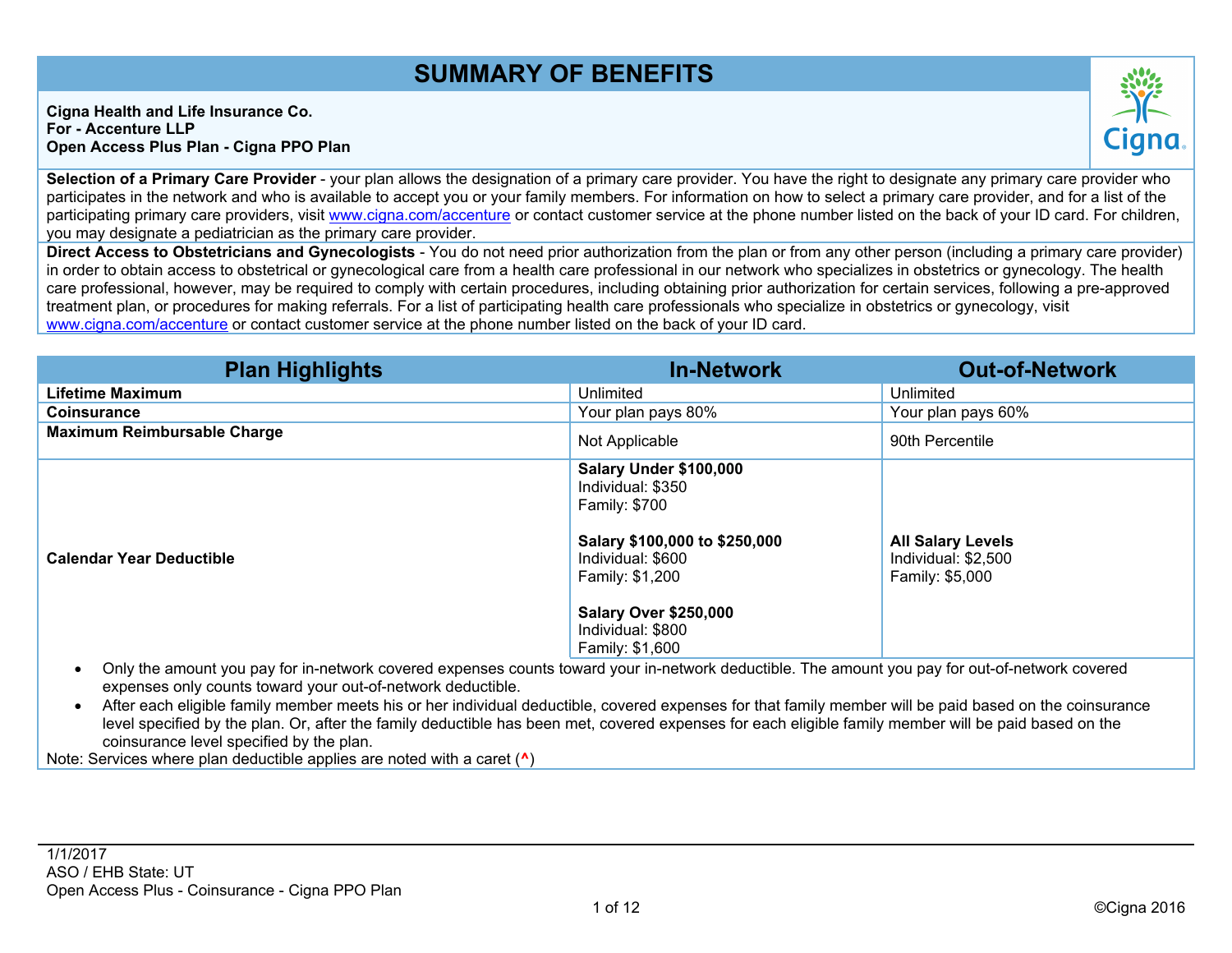| <b>Plan Highlights</b>                                                                                                                                                                                                                                                                                                                                                                                                                                                                                                                                                                                                                                                                                                                                                                                                                                                                                                                               | <b>In-Network</b>                                                                                 | <b>Out-of-Network</b>                   |  |  |  |  |  |
|------------------------------------------------------------------------------------------------------------------------------------------------------------------------------------------------------------------------------------------------------------------------------------------------------------------------------------------------------------------------------------------------------------------------------------------------------------------------------------------------------------------------------------------------------------------------------------------------------------------------------------------------------------------------------------------------------------------------------------------------------------------------------------------------------------------------------------------------------------------------------------------------------------------------------------------------------|---------------------------------------------------------------------------------------------------|-----------------------------------------|--|--|--|--|--|
|                                                                                                                                                                                                                                                                                                                                                                                                                                                                                                                                                                                                                                                                                                                                                                                                                                                                                                                                                      | Salary Under \$100,000<br>Individual: \$3,350<br>Family: \$6,700<br>Salary \$100,000 to \$250,000 | <b>All Salary Levels</b>                |  |  |  |  |  |
| <b>Calendar Year Out-of-Pocket Maximum</b>                                                                                                                                                                                                                                                                                                                                                                                                                                                                                                                                                                                                                                                                                                                                                                                                                                                                                                           | Individual: \$3,900<br>Family: \$7,800<br><b>Salary Over \$250,000</b><br>Individual: \$4,100     | Individual: \$5,000<br>Family: \$10,000 |  |  |  |  |  |
|                                                                                                                                                                                                                                                                                                                                                                                                                                                                                                                                                                                                                                                                                                                                                                                                                                                                                                                                                      | Family: \$8,200                                                                                   |                                         |  |  |  |  |  |
| Only the amount you pay for in-network covered expenses counts toward your in-network out-of-pocket maximum. Only the amount you pay for out-of-<br>$\bullet$<br>network covered expenses counts toward your out-of-network out-of-pocket maximum.<br>All in-network deductibles contribute towards your in-network out-of-pocket maximum. All out-of-network deductibles contribute towards your out-of-network<br>$\bullet$<br>out-of-pocket maximum.<br>Mental Health and Substance Use Disorder covered expenses contribute towards your out-of-pocket maximum.<br>$\bullet$<br>After each eligible family member meets his or her individual out-of-pocket maximum, the plan will pay 100% of their covered expenses. Or, after the family<br>out-of-pocket maximum has been met, the plan will pay 100% of each eligible family member's covered expenses.<br>This plan includes a combined Medical/Pharmacy in-network out-of-pocket maximum. |                                                                                                   |                                         |  |  |  |  |  |
|                                                                                                                                                                                                                                                                                                                                                                                                                                                                                                                                                                                                                                                                                                                                                                                                                                                                                                                                                      |                                                                                                   |                                         |  |  |  |  |  |
| <b>Benefit</b>                                                                                                                                                                                                                                                                                                                                                                                                                                                                                                                                                                                                                                                                                                                                                                                                                                                                                                                                       | <b>In-Network</b>                                                                                 | <b>Out-of-Network</b>                   |  |  |  |  |  |
| Note: Services where plan deductible applies are noted with a caret (^)                                                                                                                                                                                                                                                                                                                                                                                                                                                                                                                                                                                                                                                                                                                                                                                                                                                                              |                                                                                                   |                                         |  |  |  |  |  |
| <b>Physician Services</b>                                                                                                                                                                                                                                                                                                                                                                                                                                                                                                                                                                                                                                                                                                                                                                                                                                                                                                                            |                                                                                                   |                                         |  |  |  |  |  |
| <b>Physician Office Visit</b><br>• All services including Lab & X-ray                                                                                                                                                                                                                                                                                                                                                                                                                                                                                                                                                                                                                                                                                                                                                                                                                                                                                | Your plan pays 80% ^                                                                              | Your plan pays 60% ^                    |  |  |  |  |  |
| <b>Surgery Performed in Physician's Office</b>                                                                                                                                                                                                                                                                                                                                                                                                                                                                                                                                                                                                                                                                                                                                                                                                                                                                                                       | Your plan pays 80% ^                                                                              | Your plan pays 60% ^                    |  |  |  |  |  |
| <b>Allergy Treatment/Injections</b>                                                                                                                                                                                                                                                                                                                                                                                                                                                                                                                                                                                                                                                                                                                                                                                                                                                                                                                  | Your plan pays 80% ^                                                                              | Your plan pays 60% ^                    |  |  |  |  |  |
| <b>Allergy Serum</b><br>Dispensed by the physician in the office                                                                                                                                                                                                                                                                                                                                                                                                                                                                                                                                                                                                                                                                                                                                                                                                                                                                                     | Your plan pays 80% ^                                                                              | Your plan pays 60% ^                    |  |  |  |  |  |
| <b>Preventive Care</b>                                                                                                                                                                                                                                                                                                                                                                                                                                                                                                                                                                                                                                                                                                                                                                                                                                                                                                                               |                                                                                                   |                                         |  |  |  |  |  |
| <b>Preventive Care</b>                                                                                                                                                                                                                                                                                                                                                                                                                                                                                                                                                                                                                                                                                                                                                                                                                                                                                                                               | Your plan pays 100%                                                                               | <b>Not Covered</b>                      |  |  |  |  |  |
| Includes coverage of additional services, such as urinalysis, EKG, and other laboratory tests, supplementing the standard Preventive Care benefit.                                                                                                                                                                                                                                                                                                                                                                                                                                                                                                                                                                                                                                                                                                                                                                                                   |                                                                                                   |                                         |  |  |  |  |  |
| <b>Immunizations</b><br>Includes travel immunizations                                                                                                                                                                                                                                                                                                                                                                                                                                                                                                                                                                                                                                                                                                                                                                                                                                                                                                | Your plan pays 100%                                                                               | <b>Not Covered</b>                      |  |  |  |  |  |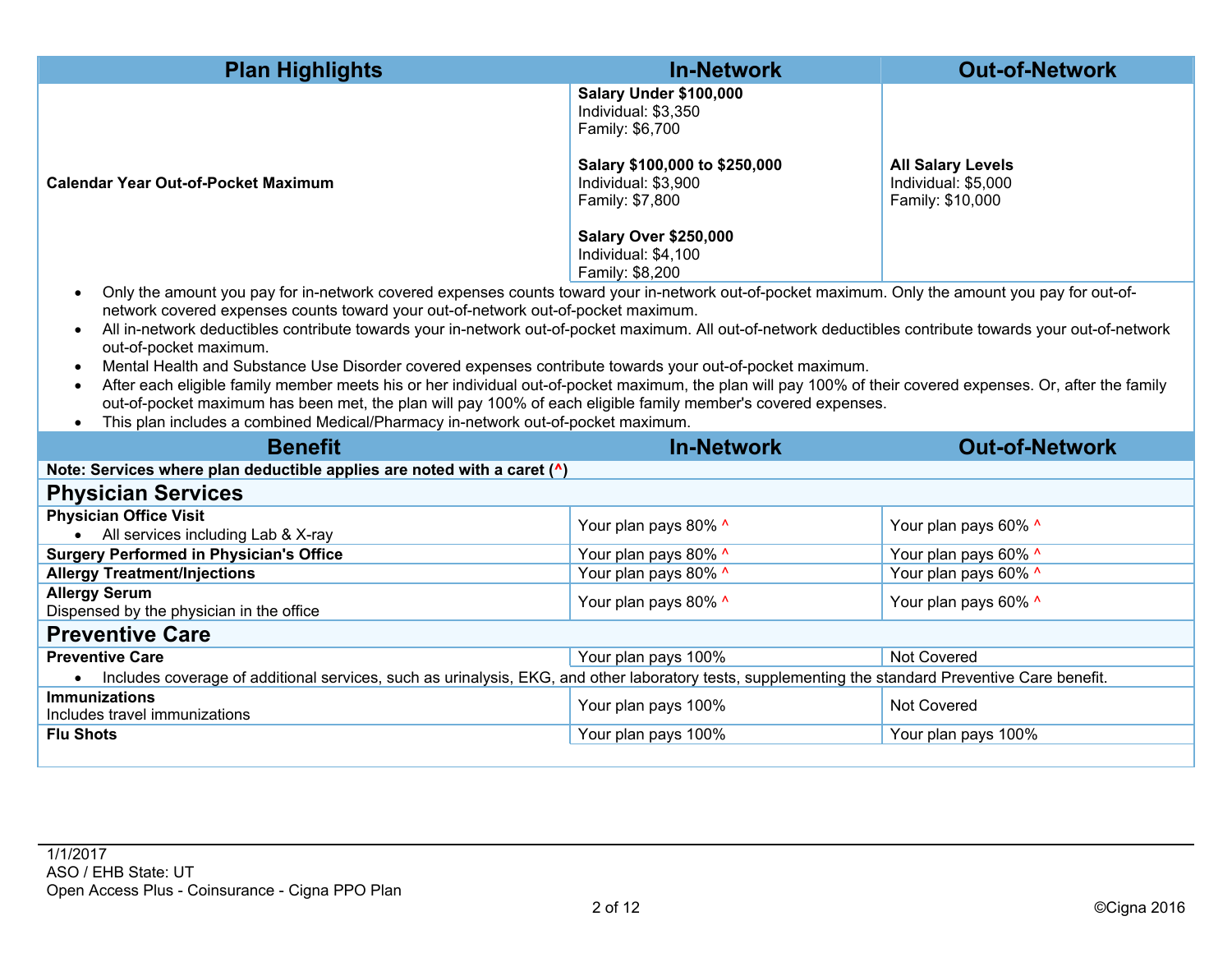| <b>Benefit</b>                                                                                                                                                                                                                                                                                                                                                                                                                                                                                                                                                                                                                                                                                                                                                                                                                                                                                                                                                                                          | <b>In-Network</b>    | <b>Out-of-Network</b> |  |  |  |  |  |  |  |
|---------------------------------------------------------------------------------------------------------------------------------------------------------------------------------------------------------------------------------------------------------------------------------------------------------------------------------------------------------------------------------------------------------------------------------------------------------------------------------------------------------------------------------------------------------------------------------------------------------------------------------------------------------------------------------------------------------------------------------------------------------------------------------------------------------------------------------------------------------------------------------------------------------------------------------------------------------------------------------------------------------|----------------------|-----------------------|--|--|--|--|--|--|--|
| Note: Services where plan deductible applies are noted with a caret (^)                                                                                                                                                                                                                                                                                                                                                                                                                                                                                                                                                                                                                                                                                                                                                                                                                                                                                                                                 |                      |                       |  |  |  |  |  |  |  |
| Mammogram, PAP, PSA Tests and Colonoscopies                                                                                                                                                                                                                                                                                                                                                                                                                                                                                                                                                                                                                                                                                                                                                                                                                                                                                                                                                             | Your plan pays 100%  | Not covered           |  |  |  |  |  |  |  |
| Coverage includes the associated Preventive Outpatient Professional Services.<br>$\bullet$<br>Associated wellness exam is covered in-network only.<br>$\bullet$<br>Diagnostic-related services are covered at the same level of benefits as other x-ray and lab services, based on place of service.<br>$\bullet$                                                                                                                                                                                                                                                                                                                                                                                                                                                                                                                                                                                                                                                                                       |                      |                       |  |  |  |  |  |  |  |
| Inpatient                                                                                                                                                                                                                                                                                                                                                                                                                                                                                                                                                                                                                                                                                                                                                                                                                                                                                                                                                                                               |                      |                       |  |  |  |  |  |  |  |
| <b>Inpatient Hospital Facility</b>                                                                                                                                                                                                                                                                                                                                                                                                                                                                                                                                                                                                                                                                                                                                                                                                                                                                                                                                                                      | Your plan pays 80% ^ | Your plan pays 60% ^  |  |  |  |  |  |  |  |
| Semi-Private Room: In-Network: Limited to the semi-private negotiated rate / Out-of-Network: Limited to semi-private rate<br>Private Room: In-Network: Limited to the semi-private negotiated rate / Out-of-Network: Limited to semi-private rate<br>Special Care Units (Intensive Care Unit (ICU), Critical Care Unit (CCU)): In-Network: Limited to the negotiated rate / Out-of-Network: Limited to ICU/CCU daily<br>room rate                                                                                                                                                                                                                                                                                                                                                                                                                                                                                                                                                                       |                      |                       |  |  |  |  |  |  |  |
| <b>Inpatient Hospital Physician's Visit/Consultation</b>                                                                                                                                                                                                                                                                                                                                                                                                                                                                                                                                                                                                                                                                                                                                                                                                                                                                                                                                                | Your plan pays 80% ^ | Your plan pays 60% ^  |  |  |  |  |  |  |  |
| <b>Inpatient Professional Services</b><br>For services performed by Surgeons, Radiologists, Pathologists<br>and Anesthesiologists<br>When referred by an in-network provider, out-of-network services<br>$\bullet$<br>performed by Radiologists, Pathologists, and Anesthesiologists<br>are covered at the in-network level.                                                                                                                                                                                                                                                                                                                                                                                                                                                                                                                                                                                                                                                                            | Your plan pays 80% ^ | Your plan pays 60% ^  |  |  |  |  |  |  |  |
| <b>Outpatient</b>                                                                                                                                                                                                                                                                                                                                                                                                                                                                                                                                                                                                                                                                                                                                                                                                                                                                                                                                                                                       |                      |                       |  |  |  |  |  |  |  |
| <b>Outpatient Facility Services</b>                                                                                                                                                                                                                                                                                                                                                                                                                                                                                                                                                                                                                                                                                                                                                                                                                                                                                                                                                                     | Your plan pays 80% ^ | Your plan pays 60% ^  |  |  |  |  |  |  |  |
| <b>Outpatient Professional Services</b><br>For services performed by Surgeons, Radiologists, Pathologists<br>$\bullet$<br>and Anesthesiologists<br>When referred by an in-network provider, out-of-network services<br>$\bullet$<br>performed by Radiologists, Pathologists, and Anesthesiologists<br>are covered at the in-network level.                                                                                                                                                                                                                                                                                                                                                                                                                                                                                                                                                                                                                                                              | Your plan pays 80% ^ | Your plan pays 60% ^  |  |  |  |  |  |  |  |
| <b>Short-Term Rehabilitation</b>                                                                                                                                                                                                                                                                                                                                                                                                                                                                                                                                                                                                                                                                                                                                                                                                                                                                                                                                                                        | Your plan pays 80% ^ | Your plan pays 60% ^  |  |  |  |  |  |  |  |
| Per Calendar Year Maximums:<br>Pulmonary Rehabilitation, Cognitive Therapy, Physical Therapy, Speech Therapy and Occupational Therapy - Unlimited days<br>$\bullet$<br>Speech, developmental delay, physical, and/or occupational therapy for autism spectrum disorder is covered.<br>$\bullet$<br>ABA Therapy - Unlimited days<br>$\bullet$<br>Vision Therapy - Unlimited days<br>$\bullet$<br>Cardiac Rehabilitation - 36 days<br>$\bullet$<br>Chiropractic Care - 20 days Non-manipulative services do not contribute to the maximum. (ex. Labs, x-ray, etc.)<br>$\bullet$<br>Note: Therapy days, provided as part of an approved Home Health Care plan, accumulate to the applicable outpatient short term rehab therapy maximum. Autism<br>Spectrum Disorder is treated by Short Term Rehab therapies, which are covered under the medical portion of the plan. It may also be treated by Applied Behavioral<br>Analysis (ABA) Therapy, which is covered under the behavioral portion of the plan. |                      |                       |  |  |  |  |  |  |  |

## **Other Health Care Facilities/Services**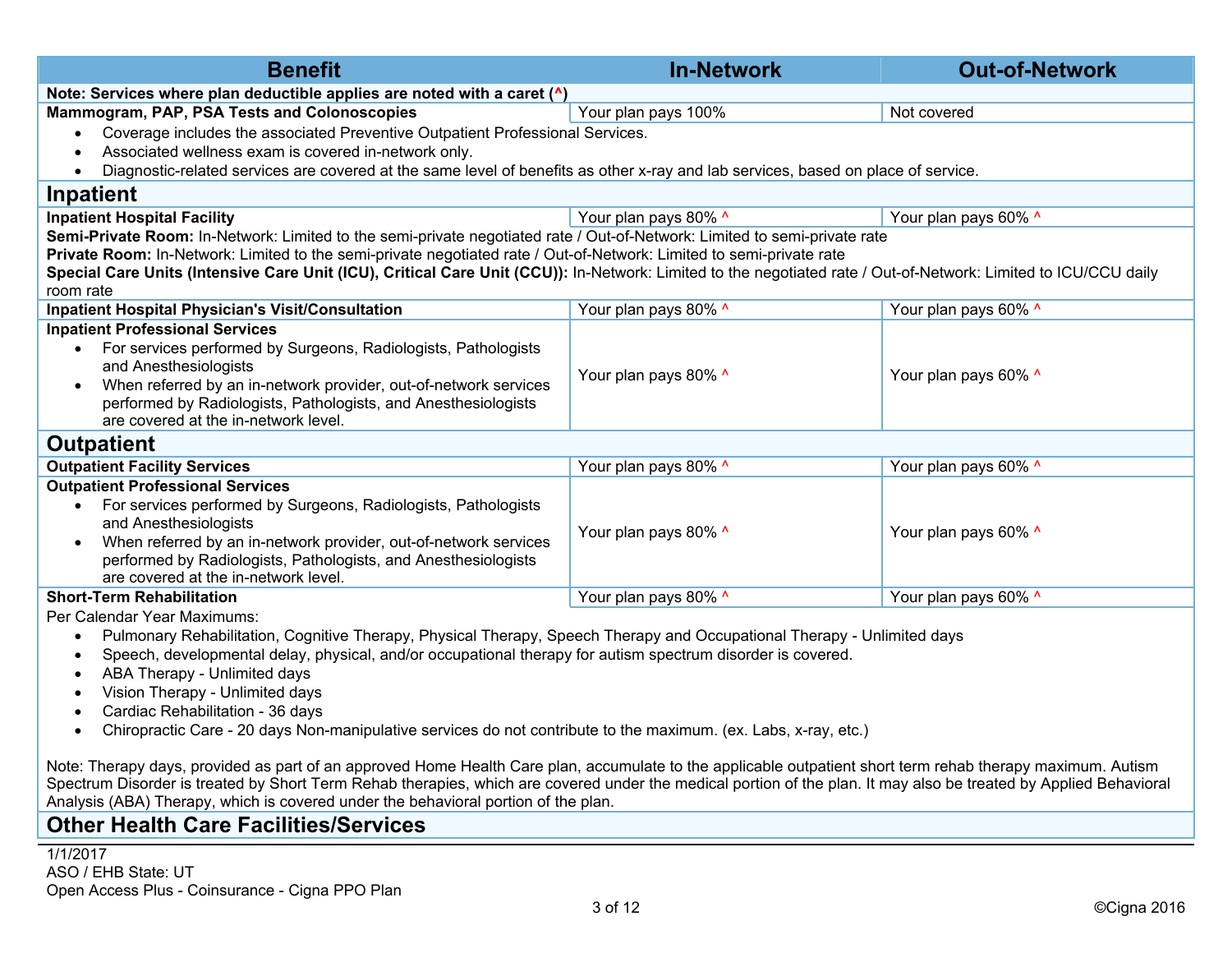| <b>Benefit</b>                                                                                                              | <b>In-Network</b>    | <b>Out-of-Network</b> |  |  |
|-----------------------------------------------------------------------------------------------------------------------------|----------------------|-----------------------|--|--|
| Note: Services where plan deductible applies are noted with a caret (^)                                                     |                      |                       |  |  |
| <b>Home Health Care</b>                                                                                                     |                      |                       |  |  |
| 40 days maximum per Calendar Year<br>$\bullet$                                                                              | Your plan pays 80% ^ | Your plan pays 60% ^  |  |  |
| 16 hour maximum per day<br>$\bullet$                                                                                        |                      |                       |  |  |
| <b>Outpatient Private Duty Nursing</b>                                                                                      | Your plan pays 80% ^ | Your plan pays 60% ^  |  |  |
| Unlimited maximum per Calendar Year<br>$\bullet$                                                                            |                      |                       |  |  |
| Skilled Nursing Facility, Rehabilitation Hospital, Sub-Acute Facility                                                       | Your plan pays 80% ^ | Your plan pays 60% ^  |  |  |
| 120 days maximum per Calendar Year<br>$\bullet$                                                                             |                      |                       |  |  |
| <b>Durable Medical Equipment</b>                                                                                            | Your plan pays 80% ^ | Your plan pays 60% ^  |  |  |
| Unlimited maximum per Calendar Year<br>$\bullet$                                                                            |                      |                       |  |  |
| <b>Breast Feeding Equipment and Supplies</b>                                                                                |                      |                       |  |  |
| Limited to the rental of one breast pump per birth as ordered or<br>$\bullet$                                               |                      | Not Covered           |  |  |
| prescribed by a physician.                                                                                                  | Your plan pays 100%  |                       |  |  |
| Includes related supplies<br>$\bullet$                                                                                      |                      |                       |  |  |
| Breast Pump rental for hospital grade breast pumps without<br>$\bullet$                                                     |                      |                       |  |  |
| medical necessity.                                                                                                          |                      |                       |  |  |
| <b>External Prosthetic Appliances (EPA)</b>                                                                                 |                      | Your plan pays 60% ^  |  |  |
| Unlimited maximum per Calendar Year<br>$\bullet$                                                                            | Your plan pays 80% ^ |                       |  |  |
| Cranial banding is covered regardless of medical necessity.<br>$\bullet$                                                    |                      |                       |  |  |
| <b>Routine Foot Disorders</b>                                                                                               | Not Covered          | Not Covered           |  |  |
| Note: Services associated with foot care for diabetes and peripheral vascular disease are covered when medically necessary. |                      |                       |  |  |
| <b>Nutritional Evaluation</b>                                                                                               |                      |                       |  |  |
| 3 days maximum per Calendar Year<br>$\bullet$                                                                               | Your plan pays 80% ^ | Your plan pays 60% ^  |  |  |
| Services for Diabetes education are unlimited and do not                                                                    |                      |                       |  |  |
| contribute to the day maximum.<br><b>Genetic Counseling</b>                                                                 |                      |                       |  |  |
| Unlimited maximum per Calendar Year<br>$\bullet$                                                                            | Your plan pays 80% ^ | Your plan pays 60% ^  |  |  |
| <b>Hearing Aid</b>                                                                                                          |                      |                       |  |  |
| \$2,500 maximum per unit, limited to one unit per ear every 3<br>$\bullet$                                                  | Your plan pays 80% ^ | Your plan pays 60% ^  |  |  |
| <b>Calendar Years</b>                                                                                                       |                      |                       |  |  |
| <b>Wigs</b>                                                                                                                 |                      |                       |  |  |
| \$1,000 maximum per Lifetime<br>$\bullet$                                                                                   |                      |                       |  |  |
| Coverage is only provided for loss of hair due to treatment of a                                                            | Your plan pays 80% ^ | Your plan pays 60% ^  |  |  |
| malignancy or permanent hair loss due to accidental injury.                                                                 |                      |                       |  |  |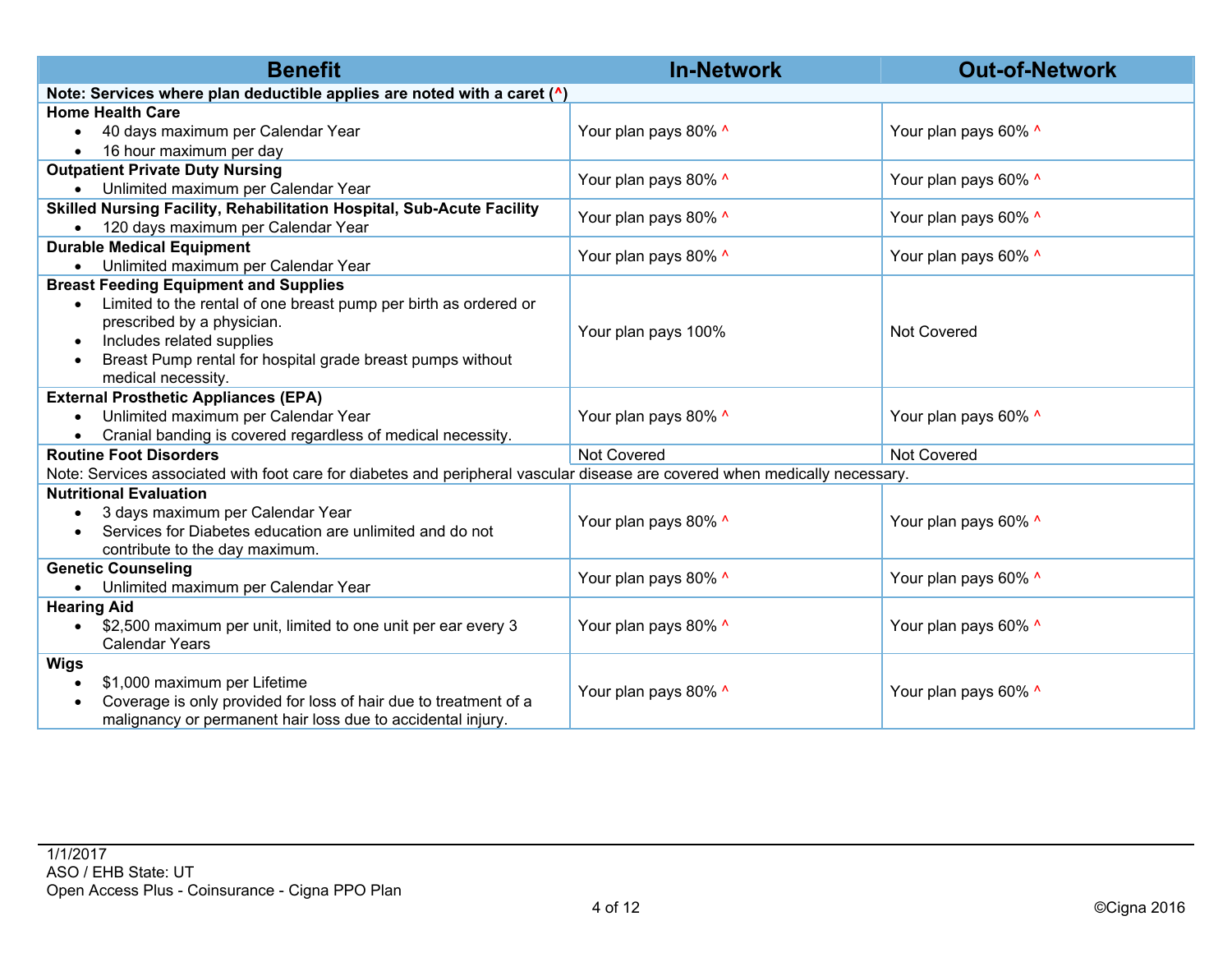| Place of Service - your plan pays based on where you receive services                                                                     |                                                                |                   |                                |                                              |                                                       |                                                                                  |                                                                                                                                                                                                                                       |                                                                                                                                                                                                           |                                                |                            |                                            |                       |               |                           |
|-------------------------------------------------------------------------------------------------------------------------------------------|----------------------------------------------------------------|-------------------|--------------------------------|----------------------------------------------|-------------------------------------------------------|----------------------------------------------------------------------------------|---------------------------------------------------------------------------------------------------------------------------------------------------------------------------------------------------------------------------------------|-----------------------------------------------------------------------------------------------------------------------------------------------------------------------------------------------------------|------------------------------------------------|----------------------------|--------------------------------------------|-----------------------|---------------|---------------------------|
| Note: Services where plan deductible applies are noted with a caret (^)                                                                   |                                                                |                   |                                |                                              |                                                       |                                                                                  |                                                                                                                                                                                                                                       |                                                                                                                                                                                                           |                                                |                            |                                            |                       |               |                           |
| <b>Benefit</b>                                                                                                                            | <b>Physician's Office</b>                                      |                   |                                |                                              | <b>Independent Lab</b>                                |                                                                                  | <b>Emergency Room/ Urgent Care</b><br><b>Facility</b>                                                                                                                                                                                 |                                                                                                                                                                                                           |                                                | <b>Outpatient Facility</b> |                                            |                       |               |                           |
|                                                                                                                                           | <b>In-Network</b>                                              |                   |                                | Out-of-<br><b>Network</b>                    |                                                       | <b>In-Network</b>                                                                | Out-of-<br><b>Network</b>                                                                                                                                                                                                             |                                                                                                                                                                                                           | Out-of-<br><b>In-Network</b><br><b>Network</b> |                            |                                            | <b>In-Network</b>     |               | Out-of-<br><b>Network</b> |
| Lab and X-<br>ray                                                                                                                         | Plan pays 80%                                                  |                   | Plan pays 60%<br>Plan pays 80% |                                              |                                                       | *Must meet the definition of an<br>Plan pays 60%<br>emergency<br>Plan pays 80% ^ |                                                                                                                                                                                                                                       | Plan pays 80%                                                                                                                                                                                             |                                                |                            | Plan pays 60%                              |                       |               |                           |
| <b>Advanced</b><br>Radiology<br>Imaging                                                                                                   | Plan pays 80%                                                  |                   | Plan pays 60%                  |                                              | Not Applicable                                        |                                                                                  | Not Applicable                                                                                                                                                                                                                        | *Must meet the definition of an<br>emergency<br><b>Emergency Room</b><br>In and Out-of-Network Plan pays<br>80% ^<br><b>Urgent Care</b><br>In-Network: Plan pays 80% ^<br>Out-of-Network: Plan pays 60% ^ |                                                |                            | Plan pays 80%                              |                       | Plan pays 60% |                           |
| Advanced Radiology Imaging (ARI) includes MRI, MRA, CAT Scan, PET Scan, etc<br>$\bullet$                                                  |                                                                |                   |                                |                                              |                                                       |                                                                                  | Note: All lab and x-ray services, including ARI, provided at Inpatient Hospital are covered under Inpatient Hospital benefit<br>When referred by an in-network provider, out-of-network services are covered at the in-network level. |                                                                                                                                                                                                           |                                                |                            |                                            |                       |               |                           |
| <b>Benefit</b>                                                                                                                            |                                                                |                   |                                | <b>Emergency Room / Urgent Care Facility</b> |                                                       |                                                                                  | <b>Outpatient Professional Services</b>                                                                                                                                                                                               |                                                                                                                                                                                                           |                                                |                            |                                            | *Ambulance            |               |                           |
|                                                                                                                                           |                                                                | <b>In-Network</b> |                                |                                              | <b>Out-of-Network</b>                                 |                                                                                  | <b>In-Network</b><br><b>Out-of-Network</b>                                                                                                                                                                                            |                                                                                                                                                                                                           |                                                |                            | <b>In-Network</b><br><b>Out-of-Network</b> |                       |               |                           |
| <b>Emergency</b><br>Care                                                                                                                  | Plan pays 80% ^                                                |                   |                                |                                              |                                                       |                                                                                  | Plan pays 80% ^                                                                                                                                                                                                                       |                                                                                                                                                                                                           |                                                |                            | Plan pays 80% ^                            |                       |               |                           |
| <b>Urgent Care</b>                                                                                                                        | In-Network: Plan pays 80% ^<br>Out-of-Network: Plan pays 60% ^ |                   |                                |                                              |                                                       |                                                                                  | In-Network: Plan pays 80% ^<br>Out-of-Network: Plan pays 60% ^                                                                                                                                                                        |                                                                                                                                                                                                           |                                                |                            | Not Applicable                             |                       |               |                           |
| * Ambulance services used as non-emergency transportation, when provided by an out-of-network provider, are covered at 60% ^<br>$\bullet$ |                                                                |                   |                                |                                              |                                                       |                                                                                  |                                                                                                                                                                                                                                       |                                                                                                                                                                                                           |                                                |                            |                                            |                       |               |                           |
| <b>Inpatient Hospital and Other Health Care Facilities</b><br><b>Outpatient Services</b><br><b>Benefit</b>                                |                                                                |                   |                                |                                              |                                                       |                                                                                  |                                                                                                                                                                                                                                       |                                                                                                                                                                                                           |                                                |                            |                                            |                       |               |                           |
| <b>In-Network</b>                                                                                                                         |                                                                |                   |                                |                                              | <b>Out-of-Network</b>                                 |                                                                                  |                                                                                                                                                                                                                                       | <b>In-Network</b>                                                                                                                                                                                         |                                                |                            |                                            | <b>Out-of-Network</b> |               |                           |
| <b>Hospice</b>                                                                                                                            | Plan pays 80% ^                                                |                   |                                |                                              | Plan pays 60% ^                                       |                                                                                  |                                                                                                                                                                                                                                       | Plan pays 80% ^                                                                                                                                                                                           |                                                |                            | Plan pays 60% ^                            |                       |               |                           |
| <b>Bereavement</b><br>Plan pays 80% ^<br>Counseling                                                                                       |                                                                |                   |                                |                                              | Plan pays 60% ^<br>Plan pays 80% ^<br>Plan pays 60% ^ |                                                                                  |                                                                                                                                                                                                                                       |                                                                                                                                                                                                           |                                                |                            |                                            |                       |               |                           |
| Note: Services provided as part of Hospice Care Program                                                                                   |                                                                |                   |                                |                                              |                                                       |                                                                                  |                                                                                                                                                                                                                                       |                                                                                                                                                                                                           |                                                |                            |                                            |                       |               |                           |
| Note: Services where plan deductible applies are noted with a caret $(^{\wedge})$                                                         |                                                                |                   |                                |                                              |                                                       |                                                                                  |                                                                                                                                                                                                                                       |                                                                                                                                                                                                           |                                                |                            |                                            |                       |               |                           |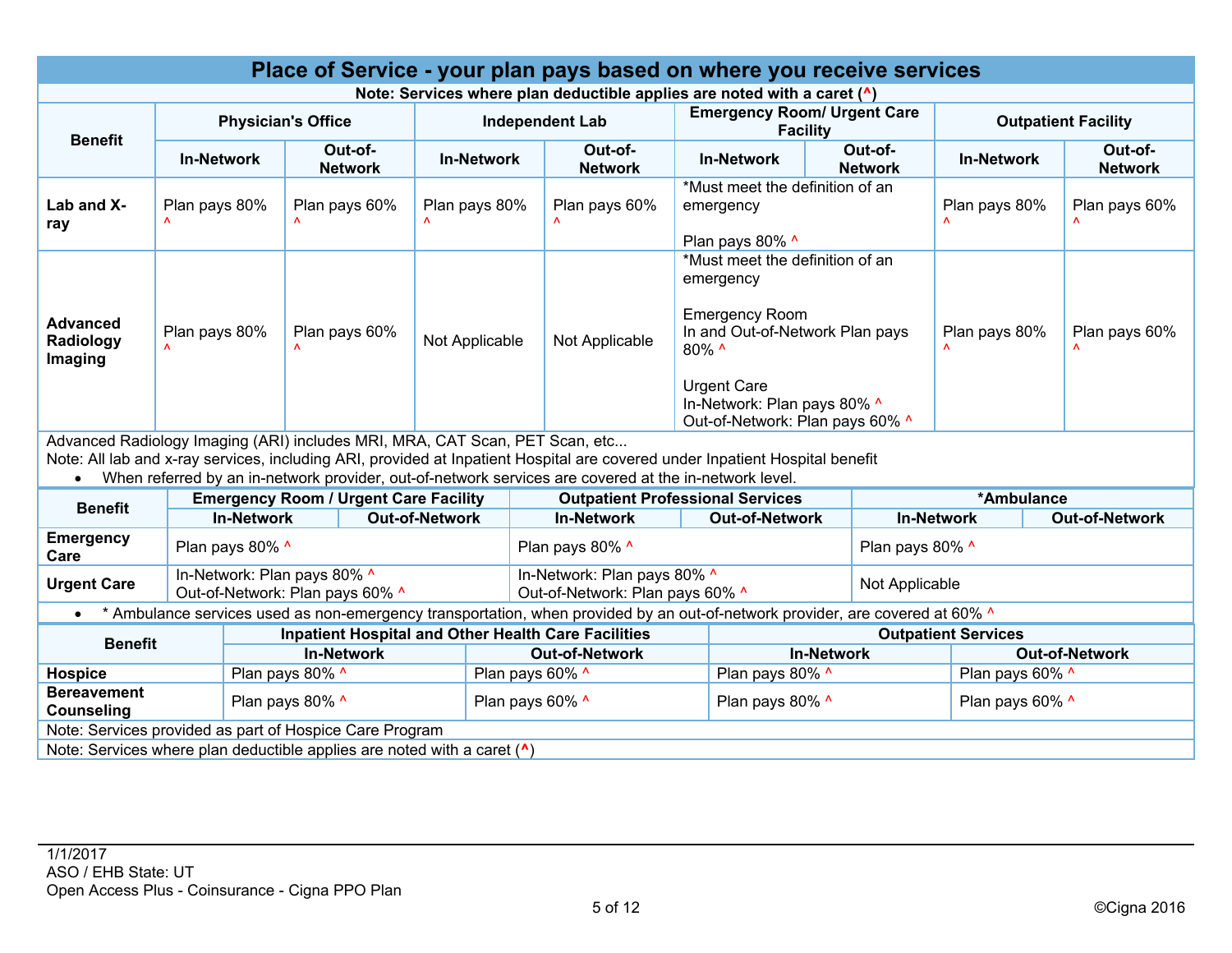| <b>Benefit</b>                                                                                                                                                                                                                                                                          |                           | <b>Initial Visit to Confirm</b><br>Pregnancy |                                    | <b>Global Maternity Fee</b><br>(All Subsequent Prenatal Visits,<br><b>Postnatal Visits and Physician's</b><br><b>Delivery Charges)</b> |                   |                           | <b>Office Visits in Addition to</b><br><b>Global Maternity Fee (Performed</b><br>by OB/GYN or Specialist) |                            | <b>Delivery - Facility</b><br>(Inpatient Hospital, Birthing<br>Center) |                           |                   |                    |                                                   |  |
|-----------------------------------------------------------------------------------------------------------------------------------------------------------------------------------------------------------------------------------------------------------------------------------------|---------------------------|----------------------------------------------|------------------------------------|----------------------------------------------------------------------------------------------------------------------------------------|-------------------|---------------------------|-----------------------------------------------------------------------------------------------------------|----------------------------|------------------------------------------------------------------------|---------------------------|-------------------|--------------------|---------------------------------------------------|--|
|                                                                                                                                                                                                                                                                                         | <b>In-Network</b>         |                                              | Out-of-<br><b>Network</b>          |                                                                                                                                        | <b>In-Network</b> |                           | Out-of-<br><b>Network</b>                                                                                 | <b>In-Network</b>          | Out-of-<br><b>Network</b>                                              |                           | <b>In-Network</b> |                    | Out-of-<br><b>Network</b>                         |  |
| <b>Maternity</b>                                                                                                                                                                                                                                                                        | Plan pays 80%             |                                              | Plan pays 60%                      | Plan pays 80%                                                                                                                          |                   |                           | Plan pays 60%                                                                                             | Plan pays 80%              | Plan pays 60%                                                          |                           |                   | Plan pays 80%      | Plan pays 60%                                     |  |
| Note: Services where plan deductible applies are noted with a caret ( <sup>^</sup> )                                                                                                                                                                                                    |                           |                                              |                                    |                                                                                                                                        |                   |                           |                                                                                                           |                            |                                                                        |                           |                   |                    |                                                   |  |
| <b>Benefit</b>                                                                                                                                                                                                                                                                          | <b>Physician's Office</b> |                                              |                                    |                                                                                                                                        |                   | <b>Inpatient Facility</b> |                                                                                                           | <b>Outpatient Facility</b> | <b>Inpatient Professional</b>                                          | <b>Services</b>           |                   |                    | <b>Outpatient Professional</b><br><b>Services</b> |  |
|                                                                                                                                                                                                                                                                                         | <b>In-Network</b>         |                                              | Out-of-<br><b>Network</b>          | <b>In-Network</b>                                                                                                                      |                   | Out-of-<br><b>Network</b> | <b>In-Network</b>                                                                                         | Out-of-<br><b>Network</b>  | <b>In-Network</b>                                                      | Out-of-<br><b>Network</b> |                   | <b>In-Network</b>  | Out-of-<br><b>Network</b>                         |  |
| <b>Abortion</b><br>(Elective and<br>non-elective<br>procedures)                                                                                                                                                                                                                         | Plan pays<br>80% ^        | 60% ^                                        | Plan pays                          | Plan pays<br>80% ^                                                                                                                     |                   | Plan pays<br>60% ^        | Plan pays<br>80% ^                                                                                        | Plan pays<br>60% ^         | Plan pays<br>80% ^                                                     | Plan pays<br>60% ^        |                   | Plan pays<br>80% ^ | Plan pays<br>60% ^                                |  |
| <b>Treatment of</b><br>Gender<br><b>Identity</b><br><b>Disorder</b>                                                                                                                                                                                                                     | Plan pays<br>80% ^        | $60\%$ ^                                     | Plan pays<br>Plan pays<br>$80\%$ ^ |                                                                                                                                        |                   | Plan pays<br>60% ^        | Plan pays<br>80% ^                                                                                        | Plan pays<br>60% ^         | Plan pays<br>$80\%$ ^                                                  | Plan pays<br>60% ^        |                   | Plan pays<br>80% ^ | Plan pays<br>60% ^                                |  |
| Covered according to WPATH Standards of Care.<br>$\bullet$<br>Travel benefits for treatment of Gender Identity Disorder - Services are covered for travel and lodging when the customer resides at least 60 miles away from<br>the treating facility, limited to \$10,000 per Lifetime. |                           |                                              |                                    |                                                                                                                                        |                   |                           |                                                                                                           |                            |                                                                        |                           |                   |                    |                                                   |  |
| Family<br>Planning -<br>Men's<br><b>Services</b>                                                                                                                                                                                                                                        | Plan pays<br>100%         | $60\%$ ^                                     | Plan pays                          | Plan pays<br>100%                                                                                                                      |                   | Plan pays<br>$60\%$ ^     | Plan pays<br>100%                                                                                         | Plan pays<br>$60\%$ ^      | Plan pays<br>100%                                                      | Plan pays<br>60% ^        |                   | Plan pays<br>100%  | Plan pays<br>$60\%$ ^                             |  |
| Includes surgical services, such as vasectomy (excludes reversals)                                                                                                                                                                                                                      |                           |                                              |                                    |                                                                                                                                        |                   |                           |                                                                                                           |                            |                                                                        |                           |                   |                    |                                                   |  |
| <b>Family</b><br>Planning -<br>Women's<br><b>Services</b>                                                                                                                                                                                                                               | Plan pays<br>100%         | $60\%$ ^                                     | Plan pays                          | Plan pays<br>100%                                                                                                                      |                   | Plan pays<br>$60\%$ ^     | Plan pays<br>100%                                                                                         | Plan pays<br>60% ^         | Plan pays<br>100%                                                      | Plan pays<br>$60\%$ ^     |                   | Plan pays<br>100%  | Plan pays<br>60% ^                                |  |
| Includes surgical services, such as tubal ligation (excludes reversals)<br>Contraceptive devices as ordered or prescribed by a physician.                                                                                                                                               |                           |                                              |                                    |                                                                                                                                        |                   |                           |                                                                                                           |                            |                                                                        |                           |                   |                    |                                                   |  |
| <b>Infertility</b><br><b>Services</b>                                                                                                                                                                                                                                                   | Plan pays<br>$80\%$ ^     | $50\%$ ^                                     | Plan pays                          | Plan pays<br>80% ^                                                                                                                     |                   | Plan pays<br>50% ^        | Plan pays<br>80% ^                                                                                        | Plan pays<br>$50\%$ ^      | Plan pays<br>80% ^                                                     | Plan pays<br>50% ^        |                   | Plan pays<br>80% ^ | Plan pays<br>50% ^                                |  |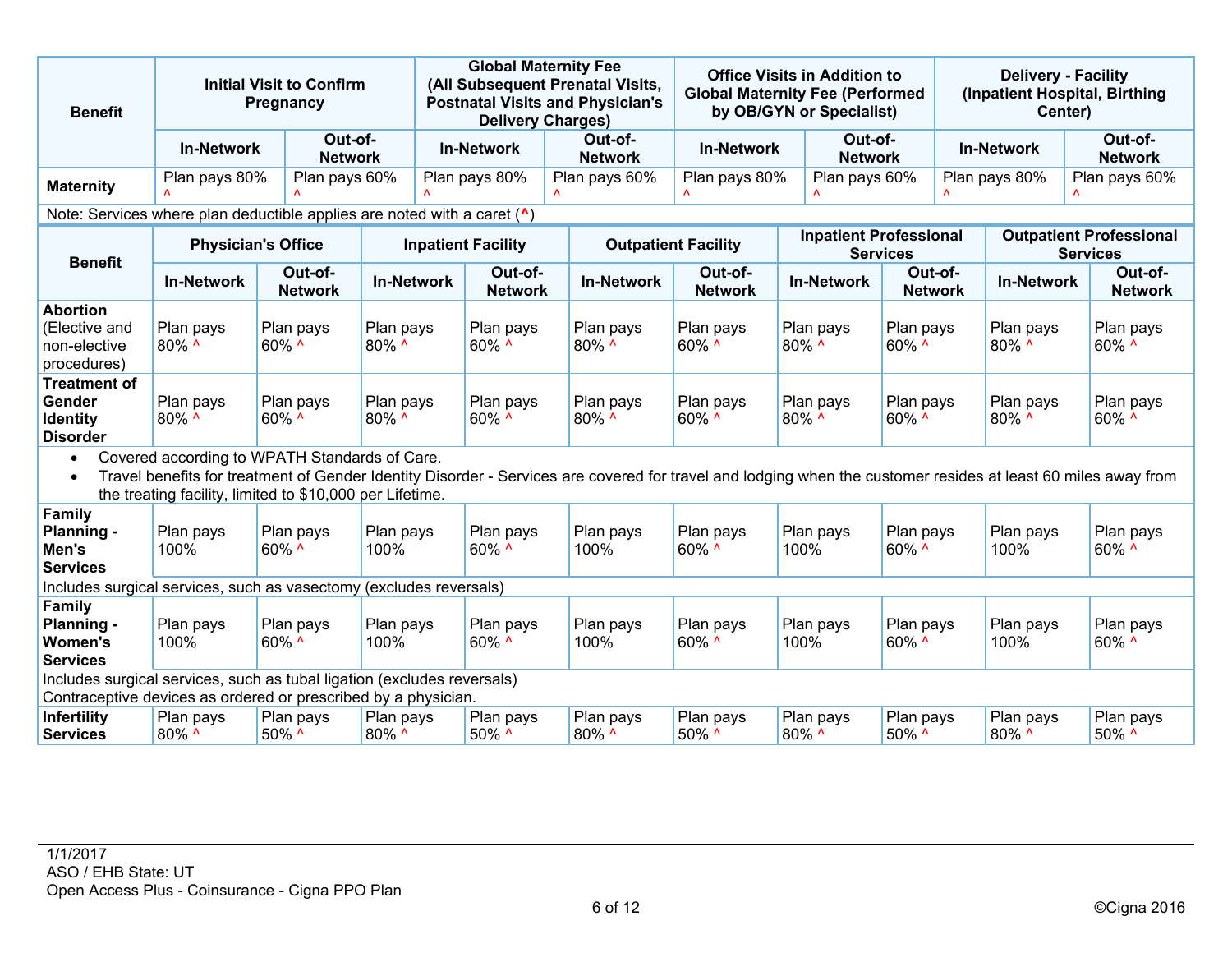| <b>Physician's Office</b><br><b>Benefit</b>                                                                                                                                                                                                                                                                                                                                                                                                                                                                                                                                                                                                                                                                                                                                                                                                                                                                                                                       |                                                                                                                                                                                                                                                                                                                                                                                                                                                                                                                           |                                                             | <b>Inpatient Facility</b> |                                                               |                                    | <b>Outpatient Facility</b> |                                          |                                                 | <b>Inpatient Professional</b><br><b>Services</b> | <b>Outpatient Professional</b><br><b>Services</b>             |                                        |                                        |                           |  |
|-------------------------------------------------------------------------------------------------------------------------------------------------------------------------------------------------------------------------------------------------------------------------------------------------------------------------------------------------------------------------------------------------------------------------------------------------------------------------------------------------------------------------------------------------------------------------------------------------------------------------------------------------------------------------------------------------------------------------------------------------------------------------------------------------------------------------------------------------------------------------------------------------------------------------------------------------------------------|---------------------------------------------------------------------------------------------------------------------------------------------------------------------------------------------------------------------------------------------------------------------------------------------------------------------------------------------------------------------------------------------------------------------------------------------------------------------------------------------------------------------------|-------------------------------------------------------------|---------------------------|---------------------------------------------------------------|------------------------------------|----------------------------|------------------------------------------|-------------------------------------------------|--------------------------------------------------|---------------------------------------------------------------|----------------------------------------|----------------------------------------|---------------------------|--|
|                                                                                                                                                                                                                                                                                                                                                                                                                                                                                                                                                                                                                                                                                                                                                                                                                                                                                                                                                                   | <b>In-Network</b>                                                                                                                                                                                                                                                                                                                                                                                                                                                                                                         |                                                             | Out-of-<br><b>Network</b> |                                                               | <b>In-Network</b>                  | Out-of-<br><b>Network</b>  |                                          | <b>In-Network</b>                               | Out-of-<br><b>Network</b>                        | <b>In-Network</b>                                             | Out-of-<br><b>Network</b>              | <b>In-Network</b>                      | Out-of-<br><b>Network</b> |  |
| Benefits will be provided the same as your benefits for any other condition for Covered Services rendered in connection with the diagnosis and/or treatment of<br>infertility. Benefits for Artificial Reproductive Technologies (ART) and all related services and supplies are subject to a lifetime maximum of \$20,000 for medical and<br>prescription drugs combined across all Accenture medical plans. If you have Family Coverage, this is a family maximum.<br>Services that apply to the lifetime maximum include, but not limited to in vitro fertilization, uterine embryo lavage, embryo transfer, artificial insemination, gamete<br>intrafallopian tube transfer, zygote intrafallopian tube transfer, low tubal ovum transfer, intracytoplamic sperm injection, and Cryopreservation and related services for<br>egg, sperm and embryo. Please contact member services to authorize ART benefits or a \$500 penalty will be applied to the claim. |                                                                                                                                                                                                                                                                                                                                                                                                                                                                                                                           |                                                             |                           |                                                               |                                    |                            |                                          |                                                 |                                                  |                                                               |                                        |                                        |                           |  |
| <b>TMJ, Surgical</b><br>and Non-<br><b>Surgical</b>                                                                                                                                                                                                                                                                                                                                                                                                                                                                                                                                                                                                                                                                                                                                                                                                                                                                                                               | Plan pays<br>80% ^                                                                                                                                                                                                                                                                                                                                                                                                                                                                                                        |                                                             | Plan pays<br>$60\%$ ^     |                                                               | Plan pays<br>80% ^                 | Plan pays<br>60% ^         |                                          | Plan pays<br>80% ^                              | Plan pays<br>60% ^                               | Plan pays<br>80% ^                                            | Plan pays<br>60% ^                     | Plan pays<br>80% ^                     | Plan pays<br>60% ^        |  |
| Services provided on a case-by-case basis. Always excludes appliances & orthodontic treatment. Subject to medical necessity.                                                                                                                                                                                                                                                                                                                                                                                                                                                                                                                                                                                                                                                                                                                                                                                                                                      |                                                                                                                                                                                                                                                                                                                                                                                                                                                                                                                           |                                                             |                           |                                                               |                                    |                            |                                          |                                                 |                                                  |                                                               |                                        |                                        |                           |  |
| Non Surgical: Unlimited maximum per lifetime                                                                                                                                                                                                                                                                                                                                                                                                                                                                                                                                                                                                                                                                                                                                                                                                                                                                                                                      |                                                                                                                                                                                                                                                                                                                                                                                                                                                                                                                           |                                                             |                           |                                                               |                                    |                            |                                          |                                                 |                                                  |                                                               |                                        |                                        |                           |  |
| <b>Bariatric</b><br><b>Surgery</b>                                                                                                                                                                                                                                                                                                                                                                                                                                                                                                                                                                                                                                                                                                                                                                                                                                                                                                                                | Plan pays<br>80% ^                                                                                                                                                                                                                                                                                                                                                                                                                                                                                                        |                                                             | <b>Not Covered</b>        |                                                               | Plan pays<br>80% ^                 | Not Covered                |                                          | Plan pays<br>80% ^                              | Not Covered                                      | Plan pays<br>80% ^                                            | <b>Not Covered</b>                     | Plan pays<br>80% ^                     | Not Covered               |  |
| $\bullet$                                                                                                                                                                                                                                                                                                                                                                                                                                                                                                                                                                                                                                                                                                                                                                                                                                                                                                                                                         | Treatment of clinically severe obesity, as defined by the body mass index (BMI) is covered.<br>The following are excluded:<br>medical and surgical services to alter appearances or physical changes that are the result of any surgery performed for the management of obesity or clinically<br>severe (morbid) obesity.<br>weight loss programs or treatments, whether prescribed or recommended by a physician or under medical supervision<br>Note: Services where plan deductible applies are noted with a caret (^) |                                                             |                           |                                                               |                                    |                            |                                          |                                                 |                                                  |                                                               |                                        |                                        |                           |  |
|                                                                                                                                                                                                                                                                                                                                                                                                                                                                                                                                                                                                                                                                                                                                                                                                                                                                                                                                                                   |                                                                                                                                                                                                                                                                                                                                                                                                                                                                                                                           |                                                             |                           |                                                               | <b>Inpatient Hospital Facility</b> |                            |                                          |                                                 |                                                  |                                                               | <b>Inpatient Professional Services</b> |                                        |                           |  |
| <b>Benefit</b>                                                                                                                                                                                                                                                                                                                                                                                                                                                                                                                                                                                                                                                                                                                                                                                                                                                                                                                                                    |                                                                                                                                                                                                                                                                                                                                                                                                                                                                                                                           | <b>Lifesource Facility</b><br><b>In-Network</b>             |                           | <b>Non-Lifesource</b><br><b>Facility</b><br><b>In-Network</b> |                                    |                            | <b>Out-of-Network</b>                    | <b>Lifesource Facility</b><br><b>In-Network</b> |                                                  | <b>Non-Lifesource</b><br><b>Facility</b><br><b>In-Network</b> | <b>Out-of-Network</b>                  |                                        |                           |  |
| Organ<br><b>Transplants</b>                                                                                                                                                                                                                                                                                                                                                                                                                                                                                                                                                                                                                                                                                                                                                                                                                                                                                                                                       | Plan pays 100%                                                                                                                                                                                                                                                                                                                                                                                                                                                                                                            |                                                             |                           | Plan pays 80% ^                                               |                                    |                            | Plan pays 60% ^                          |                                                 | Plan pays 100%                                   |                                                               | Plan pays 80% ^                        |                                        | Plan pays 60% ^           |  |
| Travel Lifetime Maximum - Lifesource Facility: In-Network: \$10,000 maximum per Transplant per Lifetime<br>$\bullet$                                                                                                                                                                                                                                                                                                                                                                                                                                                                                                                                                                                                                                                                                                                                                                                                                                              |                                                                                                                                                                                                                                                                                                                                                                                                                                                                                                                           |                                                             |                           |                                                               |                                    |                            |                                          |                                                 |                                                  |                                                               |                                        |                                        |                           |  |
| Note: Services where plan deductible applies are noted with a caret ( <sup>^</sup> )                                                                                                                                                                                                                                                                                                                                                                                                                                                                                                                                                                                                                                                                                                                                                                                                                                                                              |                                                                                                                                                                                                                                                                                                                                                                                                                                                                                                                           |                                                             |                           |                                                               |                                    |                            |                                          |                                                 |                                                  |                                                               |                                        |                                        |                           |  |
| <b>Benefit</b>                                                                                                                                                                                                                                                                                                                                                                                                                                                                                                                                                                                                                                                                                                                                                                                                                                                                                                                                                    |                                                                                                                                                                                                                                                                                                                                                                                                                                                                                                                           |                                                             | <b>In-Network</b>         | Inpatient                                                     |                                    |                            |                                          | <b>In-Network</b>                               | <b>Outpatient - Physician's Office</b>           |                                                               | <b>In-Network</b>                      | <b>Outpatient - All Other Services</b> | <b>Out-of-Network</b>     |  |
| <b>Mental Health</b>                                                                                                                                                                                                                                                                                                                                                                                                                                                                                                                                                                                                                                                                                                                                                                                                                                                                                                                                              |                                                                                                                                                                                                                                                                                                                                                                                                                                                                                                                           | <b>Out-of-Network</b><br>Plan pays 80% ^<br>Plan pays 60% ^ |                           |                                                               |                                    | Plan pays 80% ^            | <b>Out-of-Network</b><br>Plan pays 60% ^ |                                                 | Plan pays 80% ^                                  |                                                               | Plan pays 60% ^                        |                                        |                           |  |
| <b>Substance Use</b><br><b>Disorder</b>                                                                                                                                                                                                                                                                                                                                                                                                                                                                                                                                                                                                                                                                                                                                                                                                                                                                                                                           |                                                                                                                                                                                                                                                                                                                                                                                                                                                                                                                           |                                                             | Plan pays 80% ^           |                                                               | Plan pays 60% ^                    |                            | Plan pays 80% ^                          |                                                 | Plan pays 60% ^                                  |                                                               | Plan pays 80% ^                        |                                        | Plan pays 60% ^           |  |
| Note: Services where plan deductible applies are noted with a caret ( <sup>^</sup> )                                                                                                                                                                                                                                                                                                                                                                                                                                                                                                                                                                                                                                                                                                                                                                                                                                                                              |                                                                                                                                                                                                                                                                                                                                                                                                                                                                                                                           |                                                             |                           |                                                               |                                    |                            |                                          |                                                 |                                                  |                                                               |                                        |                                        |                           |  |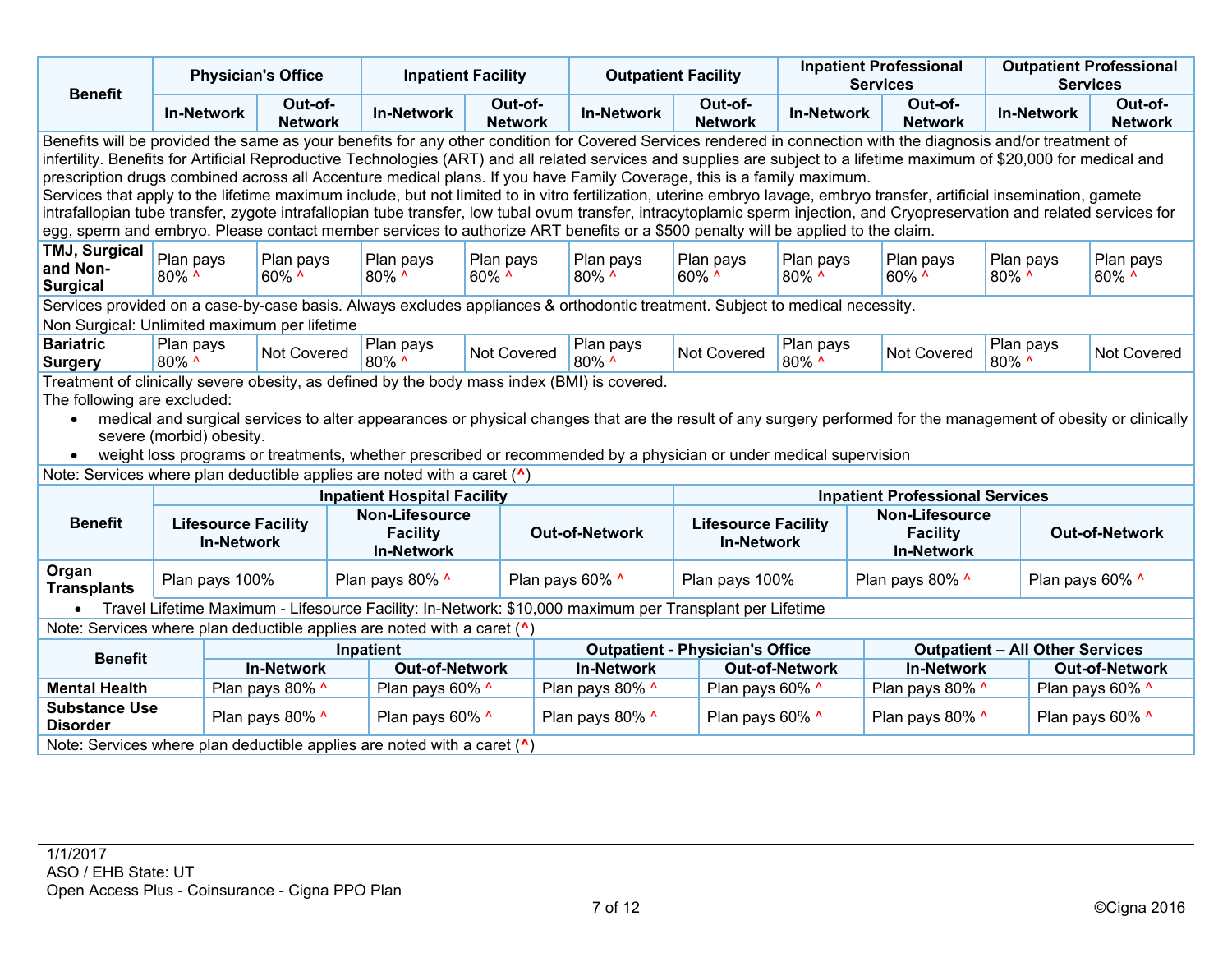**Note:** Detox is covered under medical

- Unlimited maximum per Calendar Year
- Services are paid at 100% after you reach your out-of-pocket maximum.
- Inpatient includes Residential Treatment.
- Outpatient includes partial hospitalization and individual, intensive outpatient and group therapy.

## **Mental Health and Substance Use Disorder Services**

#### **Mental Health/Substance Use Disorder Utilization Review, Case Management and Programs**

Cigna Total Behavioral Health - Inpatient and Outpatient Management

- Inpatient utilization review and case management
- Outpatient utilization review and case management
- Partial Hospitalization
- Intensive outpatient programs
- Changing Lives by Integrating Mind and Body Program
- Lifestyle Management Programs: Stress Management, Tobacco Cessation and Weight Management.

### **Pharmacy**

Pharmacy benefits not provided by Cigna

## **Additional Information**

#### **Coverage While Traveling Abroad**

Eligible expenses for services incurred while outside the United States covered at 60% ^. Emergency services incurred while outside the United States covered at 80% ^.

#### **Case Management**

Coordinated by Cigna HealthCare. This is a service designated to provide assistance to a patient who is at risk of developing medical complexities or for whom a health incident has precipitated a need for rehabilitation or additional health care support. The program strives to attain a balance between quality and cost effective care while maximizing the patient's quality of life.

| Telephone or Video Consultations - Services Provided by Teladoc | \$40 copav |
|-----------------------------------------------------------------|------------|
| <b>Healthy Pregnancies/Healthy Babies</b>                       |            |
| Care Management outreach                                        |            |
| <b>Maternity Case Management</b>                                |            |
| Neo-natal Case Management                                       |            |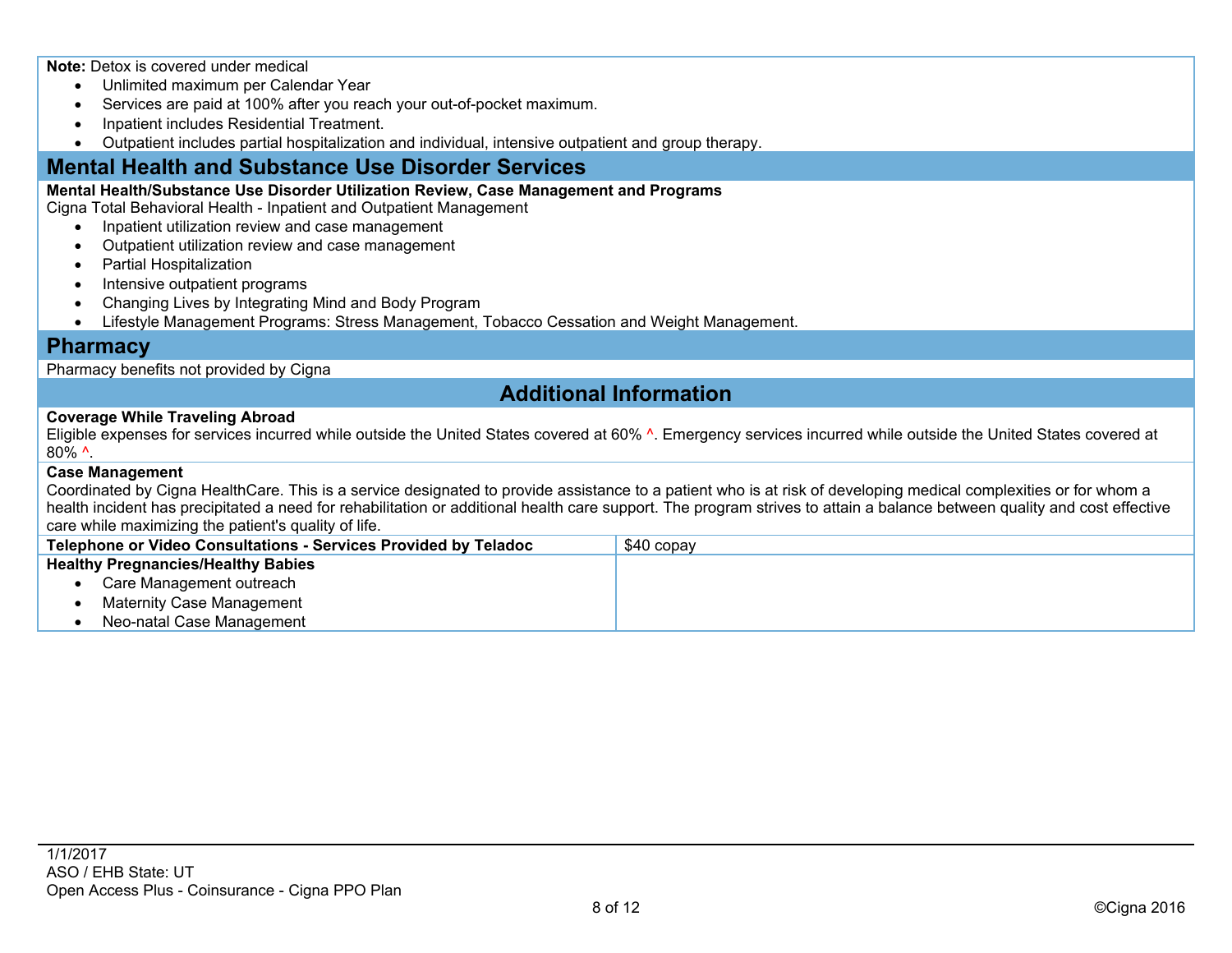| <b>Additional Information</b>                                                                                                                                 |                       |  |  |  |  |  |  |  |
|---------------------------------------------------------------------------------------------------------------------------------------------------------------|-----------------------|--|--|--|--|--|--|--|
| Integrated Personal Health Team - A                                                                                                                           |                       |  |  |  |  |  |  |  |
| Your Health First Health and Wellness Coaching                                                                                                                |                       |  |  |  |  |  |  |  |
| Cigna Well Informed Program                                                                                                                                   |                       |  |  |  |  |  |  |  |
| <b>Preference Sensitive Care</b>                                                                                                                              |                       |  |  |  |  |  |  |  |
| Behavioral Health Case Management                                                                                                                             |                       |  |  |  |  |  |  |  |
| 24 hour Health Information Line Outreach                                                                                                                      |                       |  |  |  |  |  |  |  |
|                                                                                                                                                               | Care Facility - Plano |  |  |  |  |  |  |  |
| Pre Admission Outreach                                                                                                                                        |                       |  |  |  |  |  |  |  |
| Post Discharge Outreach                                                                                                                                       |                       |  |  |  |  |  |  |  |
| <b>Inpatient Advocacy</b>                                                                                                                                     | Team Number - 471     |  |  |  |  |  |  |  |
| Case Management - Short term and complex                                                                                                                      |                       |  |  |  |  |  |  |  |
| Healthy Steps to Weight Loss Lifestyle Management Program                                                                                                     |                       |  |  |  |  |  |  |  |
| Quit Today Lifestyle Management Program                                                                                                                       |                       |  |  |  |  |  |  |  |
| Strength and Resilience Lifestyle Management Program                                                                                                          |                       |  |  |  |  |  |  |  |
| Employee Assistance Program                                                                                                                                   |                       |  |  |  |  |  |  |  |
| <b>Maximum Reimbursable Charge</b>                                                                                                                            |                       |  |  |  |  |  |  |  |
| Out-of-Network services are subject to a Calendar Year deductible and maximum reimbursable charge limitations. Payments made to health care professionals not |                       |  |  |  |  |  |  |  |

to a Calendar Year deductible and maximum reimbursable charge limitations. Payments made to health care professio participating in Cigna's network are determined based on the lesser of: the health care professional's normal charge for a similar service or supply, or a percentile (90th) of charges made by health care professionals of such service or supply in the geographic area where it is received. These charges are compiled in a database selected by Cigna. The health care professional may bill the customer the difference between the health care professional's normal charge and the Maximum Reimbursable Charge as determined by the benefit plan, in addition to applicable deductibles, co-payments and coinsurance.

### **Multiple Surgical Reduction**

Multiple surgeries performed during one operating session result in payment reduction of 50% to the surgery of lesser charge. The most expensive procedure is paid as any other surgery.

### **Pre-Certification - Continued Stay Review - PHS+ Inpatient** - required for all inpatient admissions

In Network: Coordinated by your physician

Out-of-Network: Customer is responsible for contacting Cigna Healthcare. Subject to penalty/reduction or denial for non-compliance.

- \$500 penalty applied to hospital inpatient charges for failure to contact Cigna Healthcare to precertify admission.
- Benefits are denied for any admission reviewed by Cigna Healthcare and not certified.
- Benefits are denied for any additional days not certified by Cigna Healthcare.

**Pre-Certification - Continued Stay Review - PHS+ Outpatient Prior Authorization** - required for selected outpatient procedures and diagnostic testing In Network: Coordinated by your physician

Out-of-Network: Customer is responsible for contacting Cigna Healthcare. Subject to penalty/reduction or denial for non-compliance.

- \$500 penalty applied to outpatient procedures/diagnostic testing charges for failure to contact Cigna Healthcare and to precertify admission.
- Benefits are denied for any outpatient procedures/diagnostic testing reviewed by Cigna Healthcare and not certified.

**Pre-Existing Condition Limitation (PCL)** does not apply.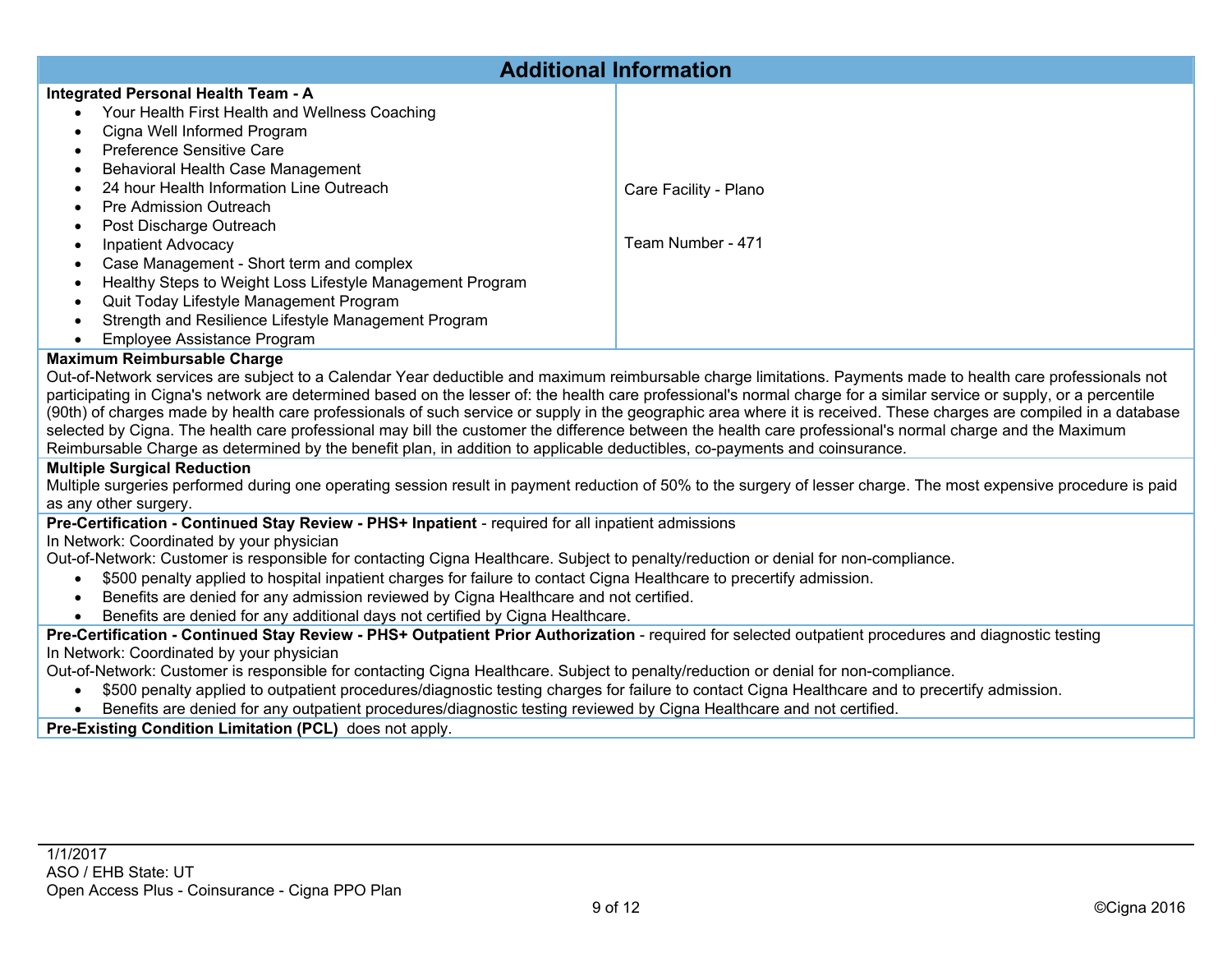## **Definitions**

**Coinsurance** - After you've reached your deductible, you and your plan share some of your medical costs. The portion of covered expenses you are responsible for is called Coinsurance.

**Copay** - A flat fee you pay for certain covered services such as doctor's visits or prescriptions.

**Deductible** - A flat dollar amount you must pay out of your own pocket before your plan begins to pay for covered services.

**Out-of-Pocket Maximum** - Specific limits for the total amount you will pay out of your own pocket before your plan coinsurance percentage no longer applies. Once you meet these maximums, your plan then pays 100 percent of the "Maximum Reimbursable Charges" or negotiated fees for covered services.

**Prescription Drug List** - The list of prescription brand and generic drugs covered by your pharmacy plan.

**Transition of Care** - Provides in-network health coverage to new customers when the customer's doctor is not part of the Cigna network and there are approved clinical reasons why the customer should continue to see the same doctor.

## **Exclusions**

#### **What's Not Covered (not all-inclusive):**

Your plan provides for most medically necessary services. The complete list of exclusions is provided in your Certificate or Summary Plan Description. To the extent there may be differences, the terms of the Certificate or Summary Plan Description control. Examples of things your plan does not cover, unless required by law or covered under the pharmacy benefit, include (but aren't limited to):

- Care for health conditions that are required by state or local law to be treated in a public facility.
- Care required by state or federal law to be supplied by a public school system or school district.
- Care for military service disabilities treatable through governmental services if you are legally entitled to such treatment and facilities are reasonably available.
- Treatment of an Injury or Sickness which is due to war, declared, or undeclared, riot or insurrection.
- Charges which you are not obligated to pay or for which you are not billed or for which you would not have been billed except that they were covered under this plan. For example, if Cigna determines that a provider is or has waived, reduced, or forgiven any portion of its charges and/or any portion of copayment, deductible, and/or coinsurance amount(s) you are required to pay for a Covered Service (as shown on the Schedule) without Cigna's express consent, then Cigna in its sole discretion shall have the right to deny the payment of benefits in connection with the Covered Service, or reduce the benefits in proportion to the amount of the copayment, deductible, and/or coinsurance amounts waived, forgiven or reduced, regardless of whether the provider represents that you remain responsible for any amounts that your plan does not cover. In the exercise of that discretion, Cigna shall have the right to require you to provide proof sufficient to Cigna that you have made your required cost share payment(s) prior to the payment of any benefits by Cigna. This exclusion includes, but is not limited to, charges of a Non-Participating Provider who has agreed to charge you or charged you at an in-network benefits level or some other benefits level not otherwise applicable to the services received.
- Charges arising out of or related to any violation of a healthcare-related state or federal law or which themselves are a violation of a healthcare-related state or federal law.
- Assistance in the activities of daily living, including but not limited to eating, bathing, dressing or other Custodial Services or self-care activities, homemaker services and services primarily for rest, domiciliary or convalescent care.
- For or in connection with experimental, investigational or unproven services.
- Experimental, investigational and unproven services are medical, surgical, diagnostic, psychiatric, substance use disorder or other health care technologies, supplies, treatments, procedures, drug therapies or devices that are determined by the utilization review Physician to be:
	- o Not demonstrated, through existing peer-reviewed, evidence-based, scientific literature to be safe and effective for treating or diagnosing the condition or sickness for which its use is proposed;
	- o Not approved by the U.S. Food and Drug Administration (FDA) or other appropriate regulatory agency to be lawfully marketed for the proposed use;
	- o The subject of review or approval by an Institutional Review Board for the proposed use except as provided in the "Clinical Trials" section of this plan; or
	- o The subject of an ongoing phase I, II or III clinical trial, except for routine patient care costs related to qualified clinical trials as provided in the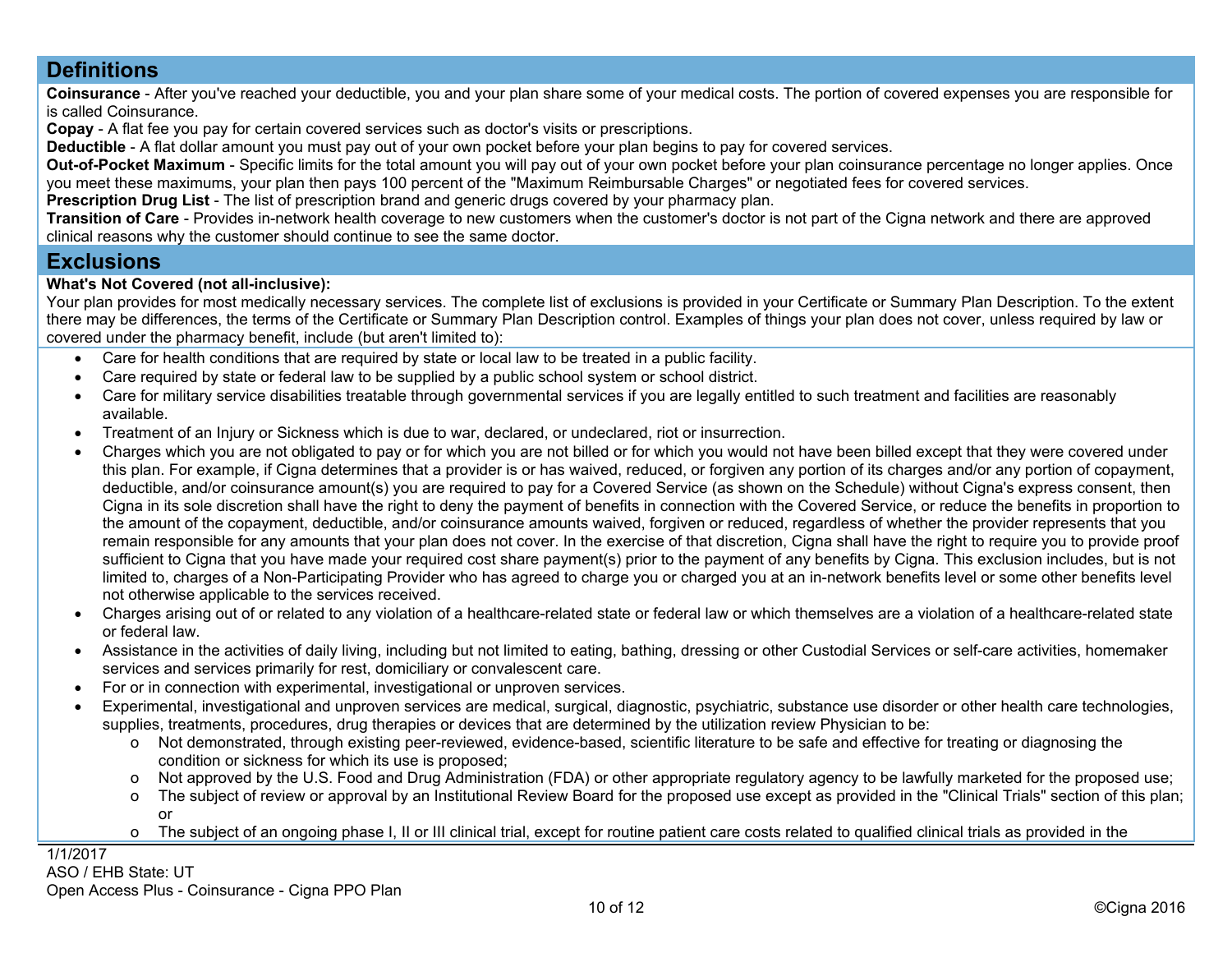### **Exclusions**

"Clinical Trials" section(s) of this plan.

- Cosmetic surgery and therapies. Cosmetic surgery or therapy is defined as surgery or therapy performed to improve or alter appearance.
- The following services are excluded from coverage regardless of clinical indications: Abdominoplasty; Panniculectomy; Removal of skin tags; Acupressure; Craniosacral/cranial therapy; Dance therapy, Movement therapy; Applied kinesiology; Rolfing; Prolotherapy; and Extracorporeal shock wave lithotripsy (ESWL) for musculoskeletal and orthopedic conditions.
- Dental treatment of the teeth, gums or structures directly supporting the teeth, including dental X-rays, examinations, repairs, orthodontics, periodontics, casts, splints and services for dental malocclusion, for any condition. Charges made for services or supplies provided for or in connection with an accidental injury to sound natural teeth are covered provided a continuous course of dental treatment is started within six months of an accident. Sound natural teeth are defined as natural teeth that are free of active clinical decay, have at least 50% bony support and are functional in the arch.
- Medical and surgical services, initial and repeat, intended for the treatment or control of obesity, except for treatment of clinically severe (morbid) obesity as shown in Covered Expenses, including: medical and surgical services to alter appearance or physical changes that are the result of any surgery performed for the management of obesity or clinically severe (morbid) obesity; and weight loss programs or treatments, whether prescribed or recommended by a Physician or under medical supervision.
- Unless otherwise covered in this plan, for reports, evaluations, physical examinations, or hospitalization not required for health reasons including, but not limited to, employment, insurance or government licenses, and court-ordered, forensic or custodial evaluations.
- Court-ordered treatment or hospitalization, unless such treatment is prescribed by a Physician and listed as covered in this plan.
- Any services or supplies for the treatment of male or female sexual dysfunction such as, but not limited to, treatment of erectile dysfunction (including penile implants), anorgasmy, and premature ejaculation.
- Medical and Hospital care and costs for the infant child of a Dependent, unless this infant child is otherwise eligible under this plan.
- Nonmedical counseling or ancillary services, including but not limited to Custodial Services, education, training, vocational rehabilitation, behavioral training, biofeedback, neurofeedback, hypnosis, sleep therapy, employment counseling, back school, return to work services, work hardening programs, driving safety, and services, training, educational therapy or other nonmedical ancillary services for learning disabilities, autism (except as may otherwise be covered under the plan) or mental retardation.
- Therapy or treatment intended primarily to improve or maintain general physical condition or for the purpose of enhancing job, school, athletic or recreational performance, including but not limited to routine, long term, or maintenance care which is provided after the resolution of the acute medical problem and when significant therapeutic improvement is not expected.
- Consumable medical supplies other than ostomy supplies and urinary catheters. Excluded supplies include, but are not limited to bandages and other disposable medical supplies, skin preparations and test strips, except as specified in the "Home Health Services" or "Breast Reconstruction and Breast Prostheses" sections of this plan.
- Private Hospital rooms except as provided under the Home Health Services provision.
- Personal or comfort items such as personal care kits provided on admission to a Hospital, television, telephone, newborn infant photographs, complimentary meals, birth announcements, and other articles which are not for the specific treatment of an Injury or Sickness.
- Artificial aids including, but not limited to, corrective orthopedic shoes, arch supports, elastic stockings, garter belts, corsets, and dentures.
- Aids or devices that assist with nonverbal communications, including but not limited to communication boards, prerecorded speech devices, laptop computers, desktop computers, Personal Digital Assistants (PDAs), Braille typewriters, visual alert systems for the deaf and memory books.
- Eyeglass lenses and frames and contact lenses (except for the first pair of contact lenses for treatment of keratoconus or post cataract surgery).
- Routine refractions and surgical treatment for the correction of a refractive error, including radial keratotomy.
- Treatment by acupuncture.
- All non-injectable prescription drugs, injectable prescription drugs that do not require Physician supervision and are typically considered self-administered drugs, nonprescription drugs, and investigational and experimental drugs, except as provided in this plan.
- Routine foot care, including the paring and removing of corns and calluses or trimming of nails. However, services associated with foot care for diabetes and